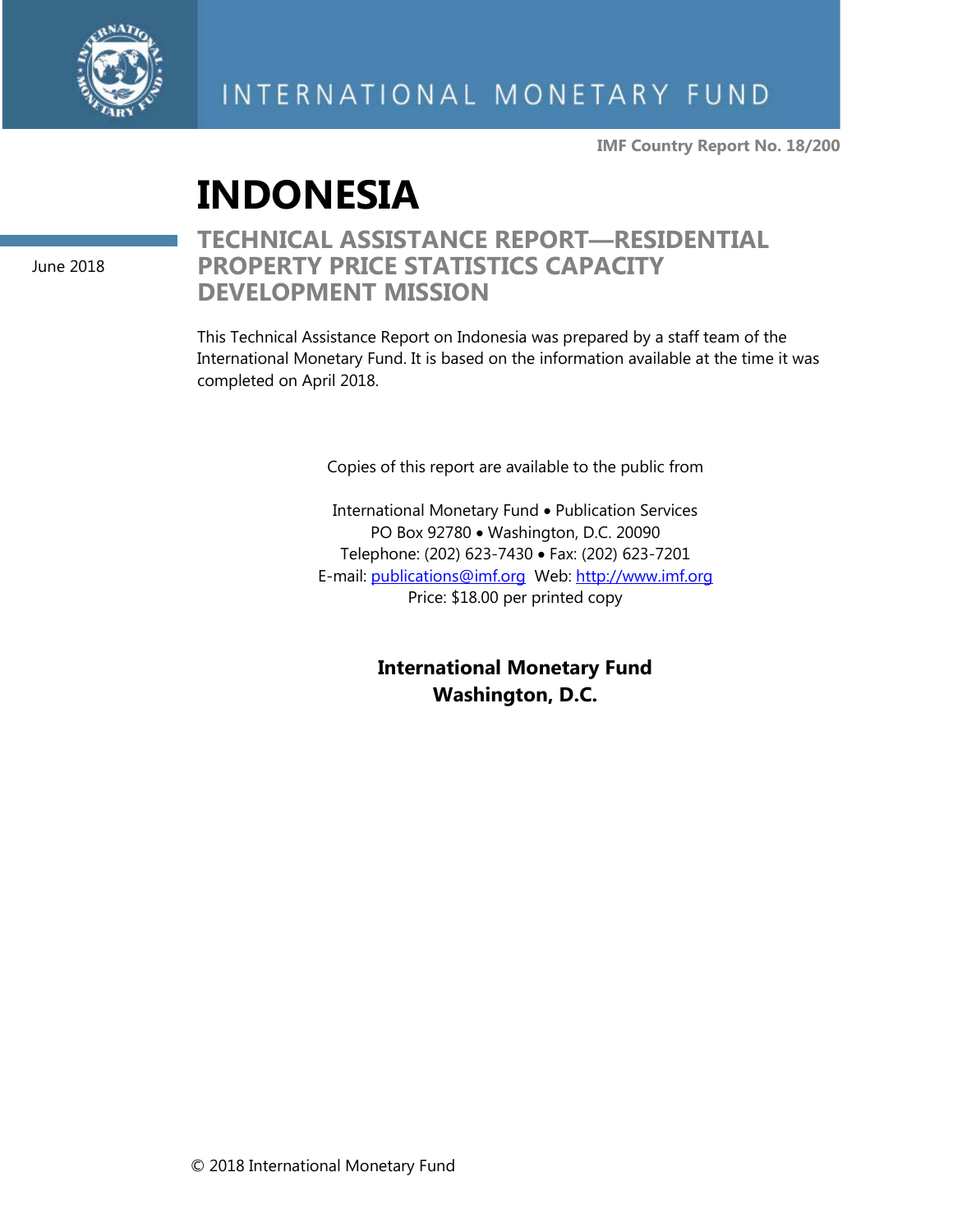

# **INDONESIA**

**REPORT ON RESIDENTIAL PROPERTY PRICE STATISTICS CAPACITY DEVELOPMENT MISSION (FEBRUARY 7–9, 2018) APRIL 2018**

### **Prepared by Niall O'Hanlon**

The contents of this report constitute technical advice provided by the staff of the International Monetary Fund (IMF) to the authorities of Indonesia in response to their request for technical assistance. This report (in whole or in part) or summaries thereof may be disclosed by the IMF to IMF Executive Directors and members of their staff, as well as to other agencies or instrumentalities of the TA recipient, and upon their request, to World Bank staff, and other technical assistance providers and donors with legitimate interest, unless the TA recipient specifically objects to such disclosure (see [Operational Guidelines for the Dissemination of Technical Assistance Information\)](http://www.imf.org/external/np/pp/eng/2013/061013.pdf). Publication or Disclosure of this report (in whole or in part) or summaries thereof to parties outside the IMF other than agencies or instrumentalities of the TA recipient, World Bank staff, other technical assistance providers and donors with legitimate interest, shall require the explicit consent of the TA recipient and the IMF's Statistics Department.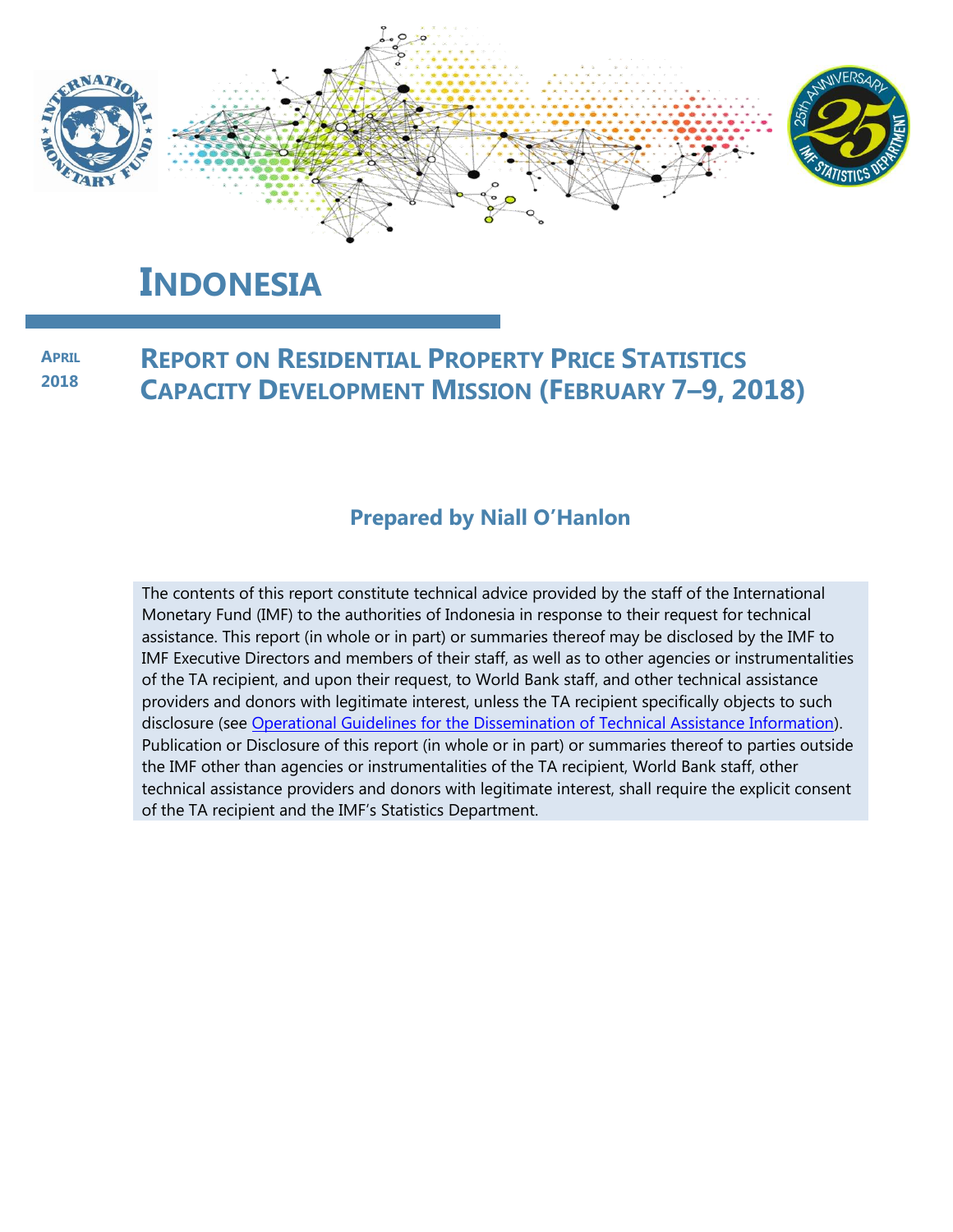# **CONTENTS**

|                                                                                   | $\overline{\mathbf{3}}$    |
|-----------------------------------------------------------------------------------|----------------------------|
| SUMMARY OF MISSION OUTCOMES AND PRIORITY RECOMMENDATIONS __________________4      |                            |
| DETAILED TECHNICAL ASSESSMENT AND RECOMMENDATIONS _______________________________ |                            |
|                                                                                   |                            |
|                                                                                   |                            |
|                                                                                   | $\overline{7}$             |
|                                                                                   | $\overline{\phantom{0}}$ 8 |
|                                                                                   | 10                         |
|                                                                                   |                            |
| <b>TABLE</b>                                                                      |                            |

| 1. Priority Recommendations |  |
|-----------------------------|--|
|                             |  |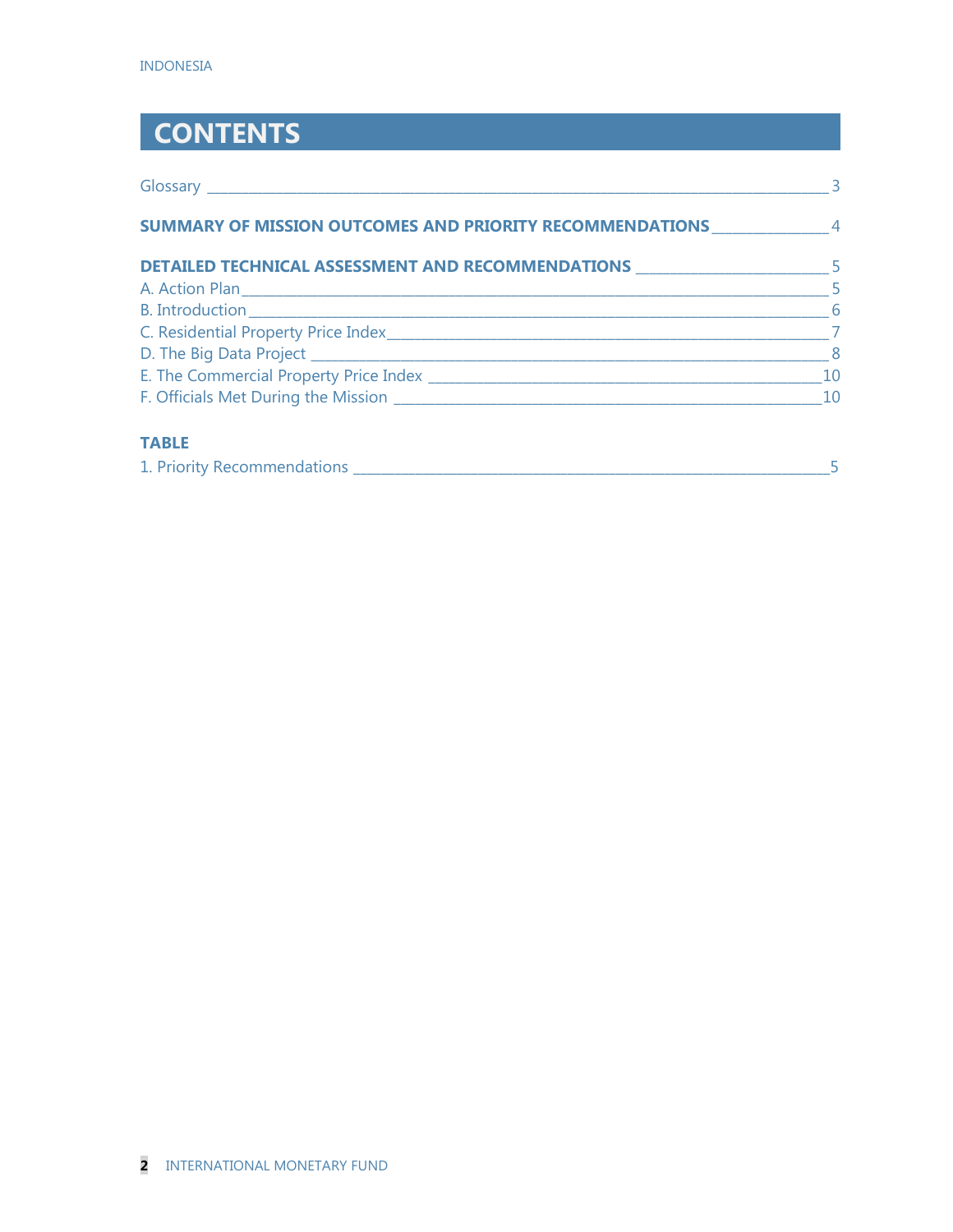## **Glossary**

- BI Bank Indonesia
- CPPI Commercial Property Price Index
- RPPI Residential Property Price Index
- TA Technical Assistance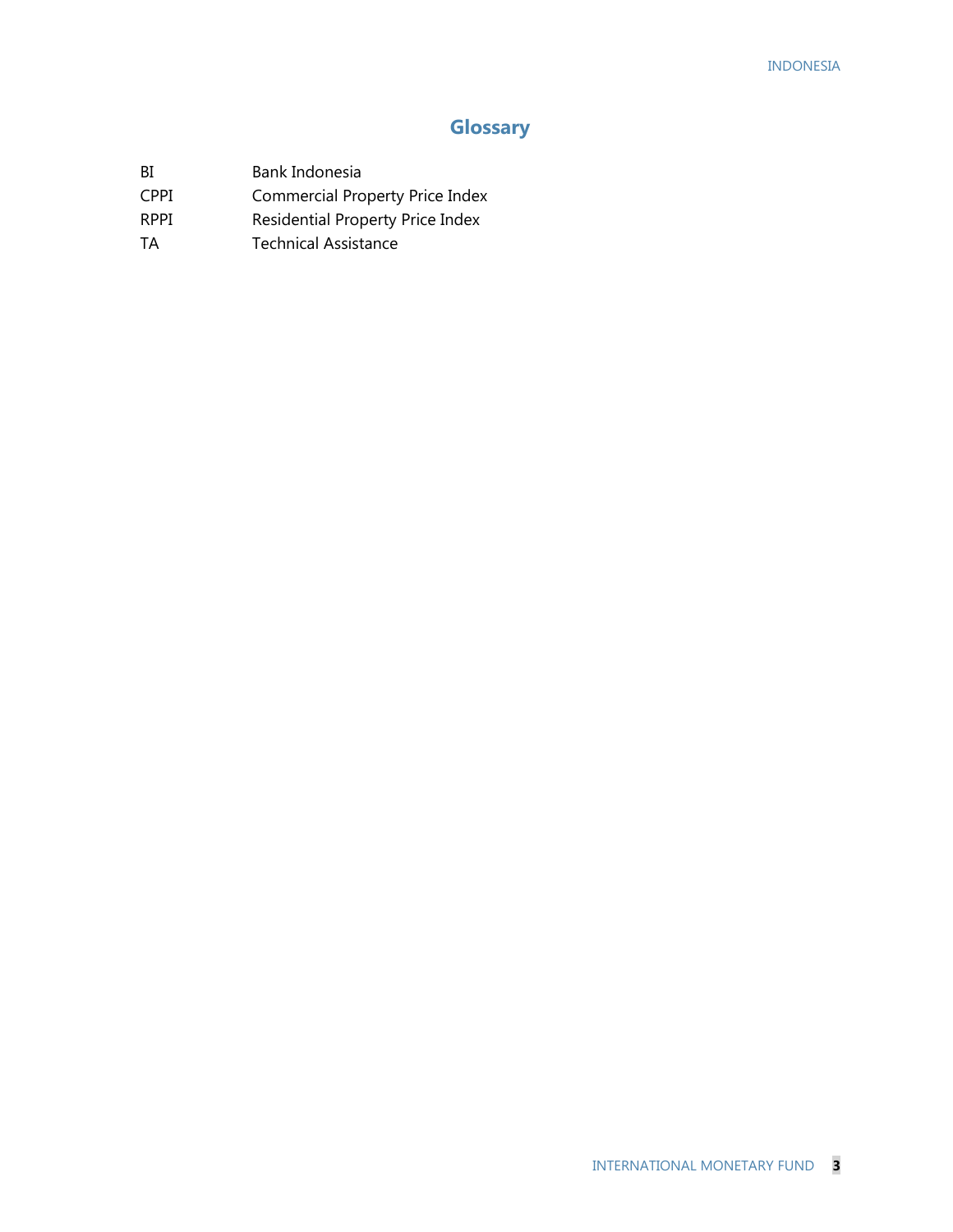# **SUMMARY OF MISSION OUTCOMES AND PRIORITY RECOMMENDATIONS**

**A Technical Assistance (TA) mission was conducted during February 7–9, 2018, to assist the Bank Indonesia (BI) with the ongoing development of the residential property price index (RPPI).** The mission also provided advice on the commercial property price index (CPPI).

**Reliable property price indexes and other indicators of real estate markets are essential to the BI's assessment of developments and risks in property markets, and understanding of the linkages between property markets and financial soundness, as well as to IMF surveillance.** The BI compiles and disseminates a RPPI based on data collected from surveys of major developers.

**There is scope to build upon improvements to the survey that were introduced in 2016 by redeveloping the weighting of component indexes to the national total.** In the short-term, the authorities should assess the potential for using mortgage data to compile weights, based on the aggregated value of mortgage drawdowns in different regions and for different property types. In the longer-term, it might be possible to use taxation data to more broadly represent the structure of the market.

**The BI should continue the work on developing an alternative RPPI using Big Data (listings) from real estate web portals in response to challenges to the current RPPI.** The Big Data project offers considerable potential for the compilation of robust asking price indexes for the secondary market, following a hedonic methodology. This is particularly the case given the unavailability of suitable price observation data from administrative sources. The BI should continue to follow the survey based approach for the primary market, in the absence of suitable alternative source data. The survey-based approach implicitly follows a matched-model methodology; therefore, it is not necessary to perform any hedonic "in-strata" property mixadjustment.

**The BI also publishes statistics on the commercial property sector based on appraisal data provided by external property market experts.** The headline index in the CPPI publication is an index of activity rather than a pure sale price index, since it takes market capitalization rates and rent prices into account. The BI could expand the published statistics on the commercial property sector to include a national sale price index and a rent price index. The compilation of a broad range of indicators is in line with the data requirements for the formulation of macroprudential policy. The BI needs to exclude apartments data from the future commercial property price index and include them in the RPPI instead.

#### **To support progress in the above work areas, the mission recommended an action plan with the following priority recommendations:**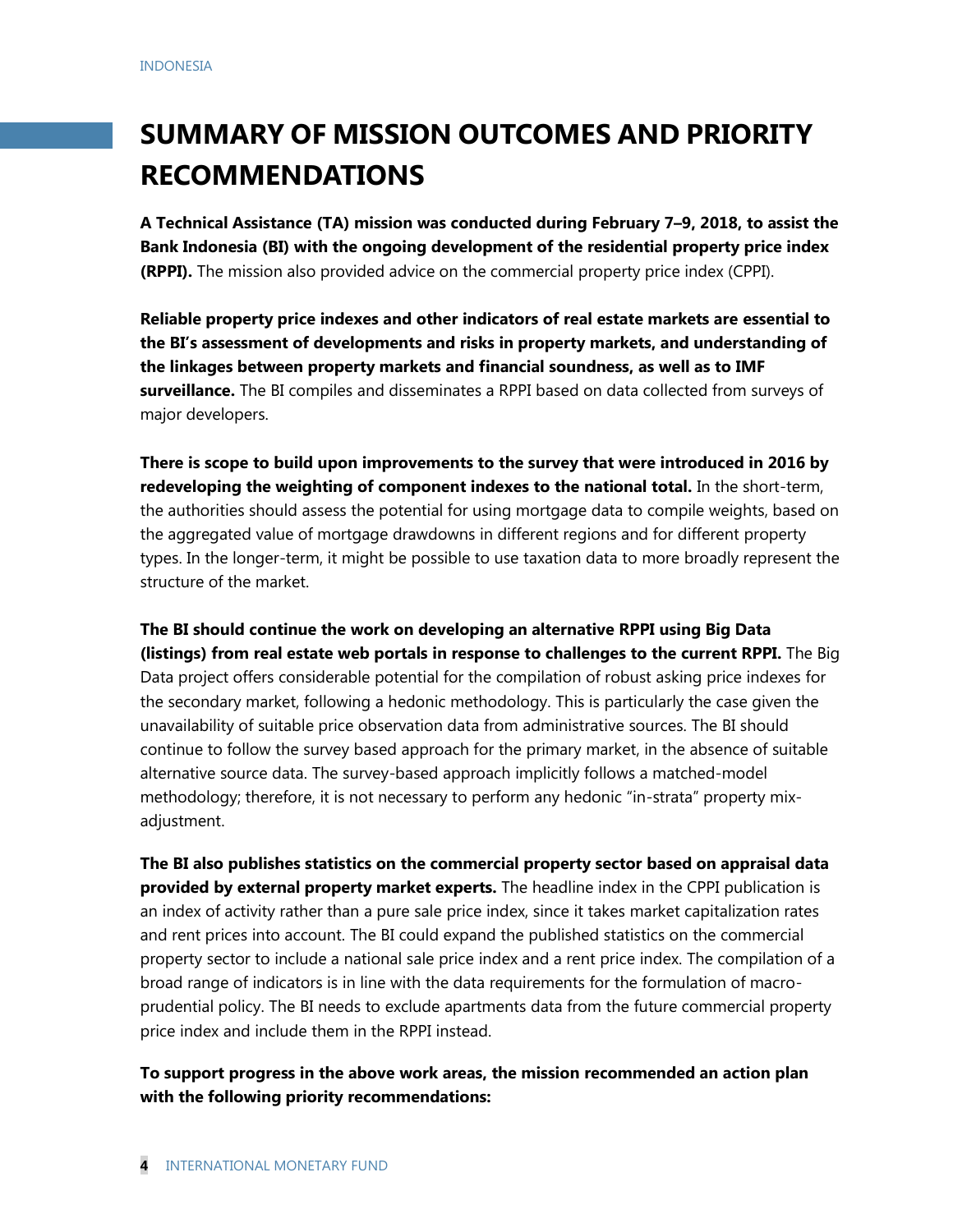| <b>Target Date</b>       | <b>Priority Recommendation</b>                                                                                                                               | <b>Responsible Institutions</b> |
|--------------------------|--------------------------------------------------------------------------------------------------------------------------------------------------------------|---------------------------------|
| August 2018              | Develop a strategy for accessing taxation data<br>on property transfers.                                                                                     | BI                              |
| <b>September</b><br>2018 | Assess the potential for using mortgage data<br>to support the implementation of improved<br>weighting for property price indexes for the<br>primary market. | BI                              |
| <b>December</b><br>2018  | Compile prototype hedonic RPPIs using<br>listings data for the secondary market in the<br>capital city (Jakarta).                                            | BI                              |
| <b>May 2019</b>          | Extend the current CPPI publication to include<br>aggregate pure sales price and rent price<br>indexes.                                                      | BI                              |

#### **Table 1. Priority Recommendations**

**The BI compiles and disseminates a broad range of indicators covering the real estate market**. The authorities are strongly committed to further developing these indicators as part of a broader effort to assess developments and risks in property markets, and to better understand the linkages between property markets and financial soundness. **Further details on the priority recommendations and the related actions/milestones can be found in the action plan under** *Detailed Technical Assessment and Recommendations***.**

# **DETAILED TECHNICAL ASSESSMENT AND RECOMMENDATIONS**

**The action plan shown below reflects the plans for the further development of real estate price indexes for Indonesia.**

# **A. Action Plan**

| <b>Priority</b>                                         | <b>Action/Milestone</b>                                                                 | <b>Risk</b><br>Assumptions/<br><b>Verifiable</b><br><b>Indicators</b> | <b>Target</b><br><b>Completion</b><br><b>Date</b> | <b>Actual</b><br><b>Completion</b><br><b>Date</b> | <b>Implementation</b><br><b>Status</b> |
|---------------------------------------------------------|-----------------------------------------------------------------------------------------|-----------------------------------------------------------------------|---------------------------------------------------|---------------------------------------------------|----------------------------------------|
| <b>Outcome: Improved price statistics for Indonesia</b> |                                                                                         |                                                                       |                                                   |                                                   |                                        |
| Н                                                       | Develop a<br>strategy to secure<br>access to taxation<br>data on property<br>transfers. | BI ready to<br>engage with<br>taxation<br>authorities.                | August 2018                                       |                                                   |                                        |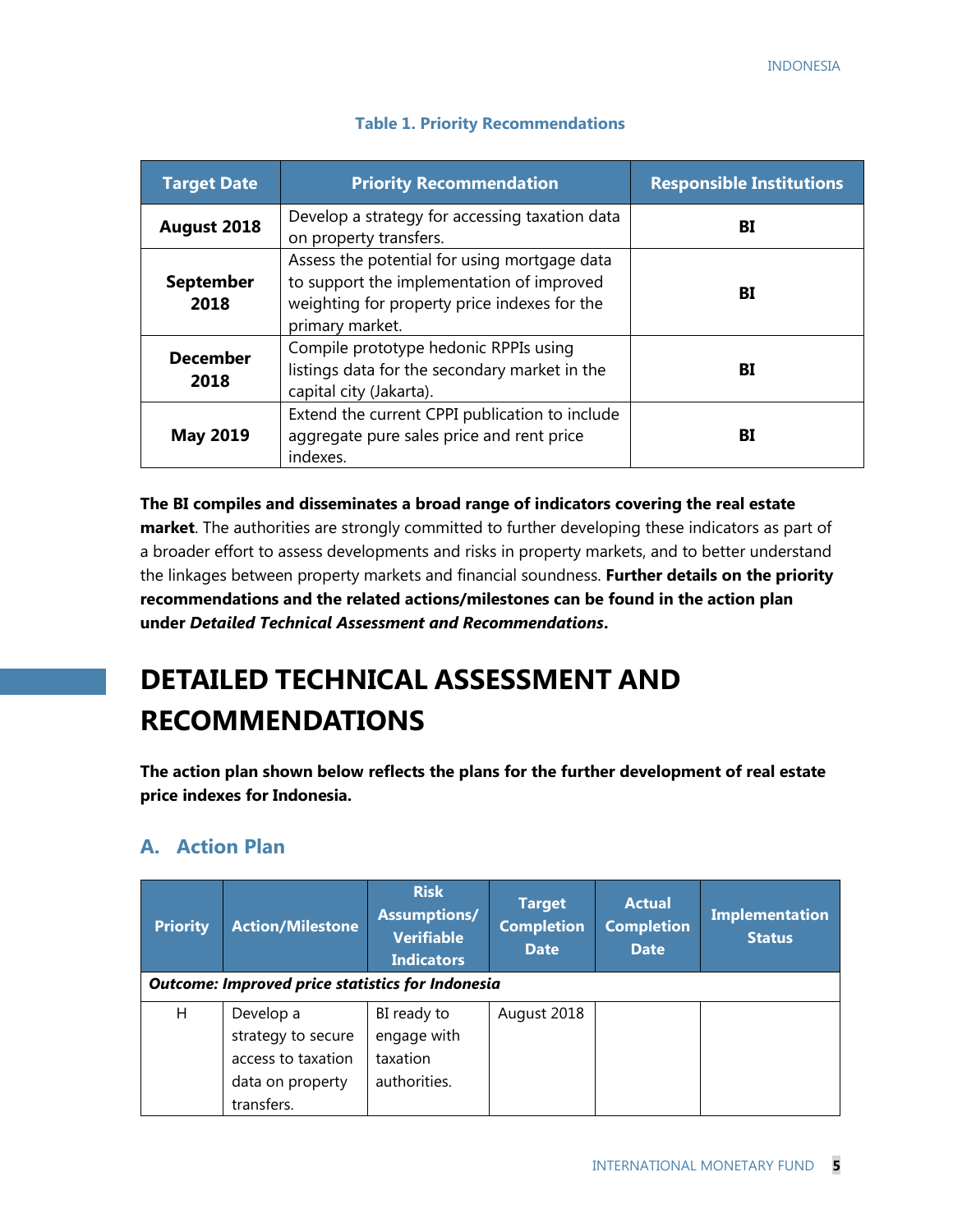#### INDONESIA

| <b>Priority</b> | <b>Action/Milestone</b>                                                                                                                              | <b>Risk</b><br><b>Assumptions/</b><br><b>Verifiable</b><br><b>Indicators</b> | <b>Target</b><br><b>Completion</b><br><b>Date</b> | <b>Actual</b><br><b>Completion</b><br><b>Date</b> | <b>Implementation</b><br><b>Status</b> |
|-----------------|------------------------------------------------------------------------------------------------------------------------------------------------------|------------------------------------------------------------------------------|---------------------------------------------------|---------------------------------------------------|----------------------------------------|
| H               | Assess the<br>potential for using<br>mortgage data to<br>support the<br>implementation of<br>improved<br>weighting for<br>property price<br>indexes. | Analytical<br>weights are<br>developed.                                      | September<br>2018                                 |                                                   |                                        |
| H               | Subset residential<br>listings data to<br>include only first<br>instances of each<br>listing.                                                        | New dataset<br>ready for<br>analysis.                                        | April 2018                                        |                                                   |                                        |
| H               | Develop<br>prototype<br>hedonic RPPI for<br>Jakarta.                                                                                                 | Index<br>compiled.                                                           | December<br>2018                                  |                                                   |                                        |
| H               | Extend prototype<br>to other cities (3<br>cities, Surabaya,<br>Medan, and<br>Makassar).                                                              | Indexes<br>compiled.                                                         | December<br>2019                                  |                                                   |                                        |
| $\overline{H}$  | Prepare strategy<br>for further<br>development of<br>RPPI.                                                                                           | Strategy<br>outlined.                                                        | March 2020                                        |                                                   |                                        |
| H               | Extend current<br>CPPI publication<br>to include<br>aggregate pure<br>sales price and<br>rent price indexes.                                         | Additional<br>indicators<br>published.                                       | May 2019                                          |                                                   |                                        |

### **B. Introduction**

**1. A TA mission was conducted during February 7–9, 2018, to assist the BI with the ongoing development of the RPPI.** The mission also provided advice on the commercial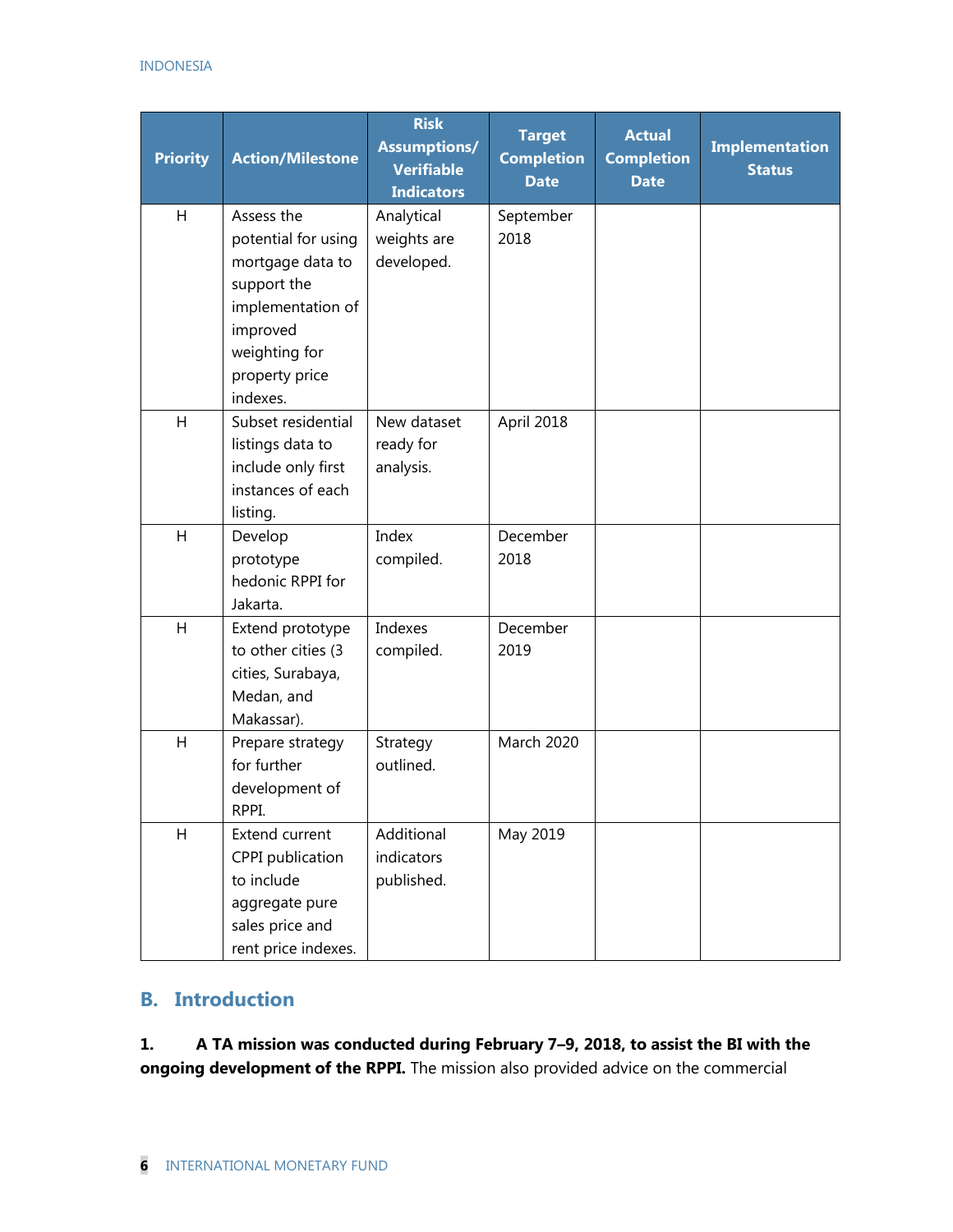property price index (CPPI) and followed a diagnostic mission to the BI during October 14–16, 2014, that discussed data needs and plans for the development of property price indexes.

**2. The BI compiles and disseminates a broad range of indicators covering the real estate market**. The authorities are strongly committed to further developing these indicators as part of a broader effort to assess developments and risks in property markets, and to better understand the linkages between property markets and financial soundness. Staff from the Real Sector Statistics Division and the Big Data team were very well prepared for the visit and participated effectively and openly in the discussions.

### **C. Residential Property Price Index**

**3. The BI compiles and disseminates a series of residential property price indexes (RPPIs) based on data collected from quarterly surveys of major developers.** The index covers the primary (new) market for single-unit dwellings (houses) in 16 cities with an additional two other cities currently being added. Respondents provide detail residential market activity including price developments, the number of units built and sold, expectations for further prices, and other qualitative data. Data are collected through face-to-face interviews.

**4. The survey-based approach implicitly follows a matched-model methodology since respondents report prices on a fixed panel of properties.** Consequently, it is not necessary to perform any hedonic "in-strata" property mix-adjustment. The current stratification design appears reasonable, as does the index compilation formula.

**5. The BI has also compiled a series for the secondary (existing) residential property market.** The series are based on appraised values collected from a survey of sellers and real estate agents in 10 major cities. To date, the series have not been published.

**6. A survey based approach is currently used as administrative data (taxation administration records and mortgage data) are unsuited to use as price observations in the compilation of property mix-adjusted indexes.** While property sale prices are recorded in the taxation system, these records do not include the necessary detail on property characteristics to facilitate an adequate level of property mix-adjustment. Furthermore, the taxation system in Indonesia is decentralized to 34 municipal agencies, complicating the potential for the further development and provision of data to the BI. Data are likely to be non-standardized in respect of collection, processing, and storage.

**7. The BI introduced improvements to the residential property survey in 2016, by including more detail on property characteristics, and there is scope to build on these improvements by redeveloping the weighting of component indexes to the national total.**  In the short-term the authorities should assess the potential for using mortgage data to compile weights, based on the aggregated value of mortgage drawdowns in different regions and for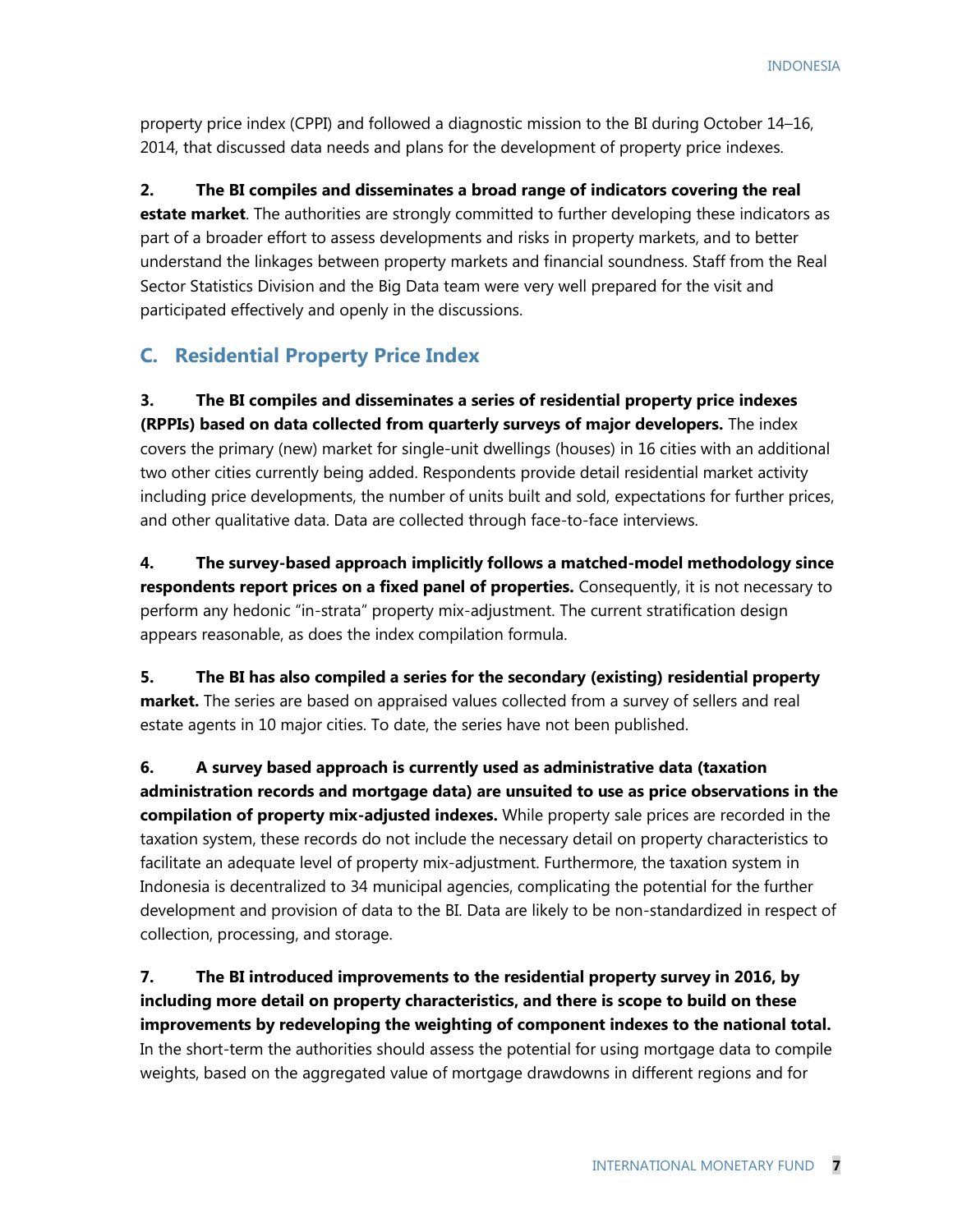different property types. These data would therefore, be used as weighting observations (which require less granularity and property characteristics), rather than price observations.

**8. In the longer-term, the BI could assess the potential for using taxation data to compile weights, based on the recorded value of residential property transactions in different regions and for different property types.** To this end, the mission recommended that the BI develop a strategy for the potential use of taxation data, including how efforts to develop and collect data could be coordinated across the decentralized system. Enhanced taxation records could, for example, include some limited additional property characteristics such as property type and vintage (primary, secondary). However, the mission noted that the potential use of taxation data might be predicated on the introduction of a harmonized administration system. Therefore, a key objective of the strategy would to establish at an early stage if the approach is feasible, since if the challenges are too large the authorities should focus on other approaches.

#### *Recommended actions:*

- Assess the potential for using mortgage data to compile weights, based on the aggregated value of mortgage drawdowns in different regions and for different property types.
- Develop a strategy for securing access to taxation data on property transfers.

### **D. The Big Data Project**

**9. The BI is currently at the early stages of developing an alternative RPPI using Big Data from property advertisement web portals.** Currently three real estate web portals supply data covering 50 cities to the BI monthly. These data are individual property listings and include detail on offer type (rent or sale), asking price, property type, lot size, dwelling size, number of bedrooms, number of bathrooms, and address as well as any additional characteristics that are recorded as "free-text" (such as garage, gated property, swimming pool). To date, work has focused on data preparation and extraction, and the compilation of prototype indexes using a simple mix-adjustment by stratification methodology. The staff working on the project has a very good understanding of the processing requirements in respect of data preparation and already made significant progress.

**10. The BI should continue the Big Data project as it offers considerable potential for the compilation of robust asking price indexes following a hedonic methodology.** This is particularly the case given the unavailability of suitable price observation data from administrative sources. The BI noted that listings data primarily cover the secondary market only and it was agreed that the Big Data project therefore should focus on that market. The BI should continue to follow the survey based approach for the primary market, in the absence of suitable alternative source data.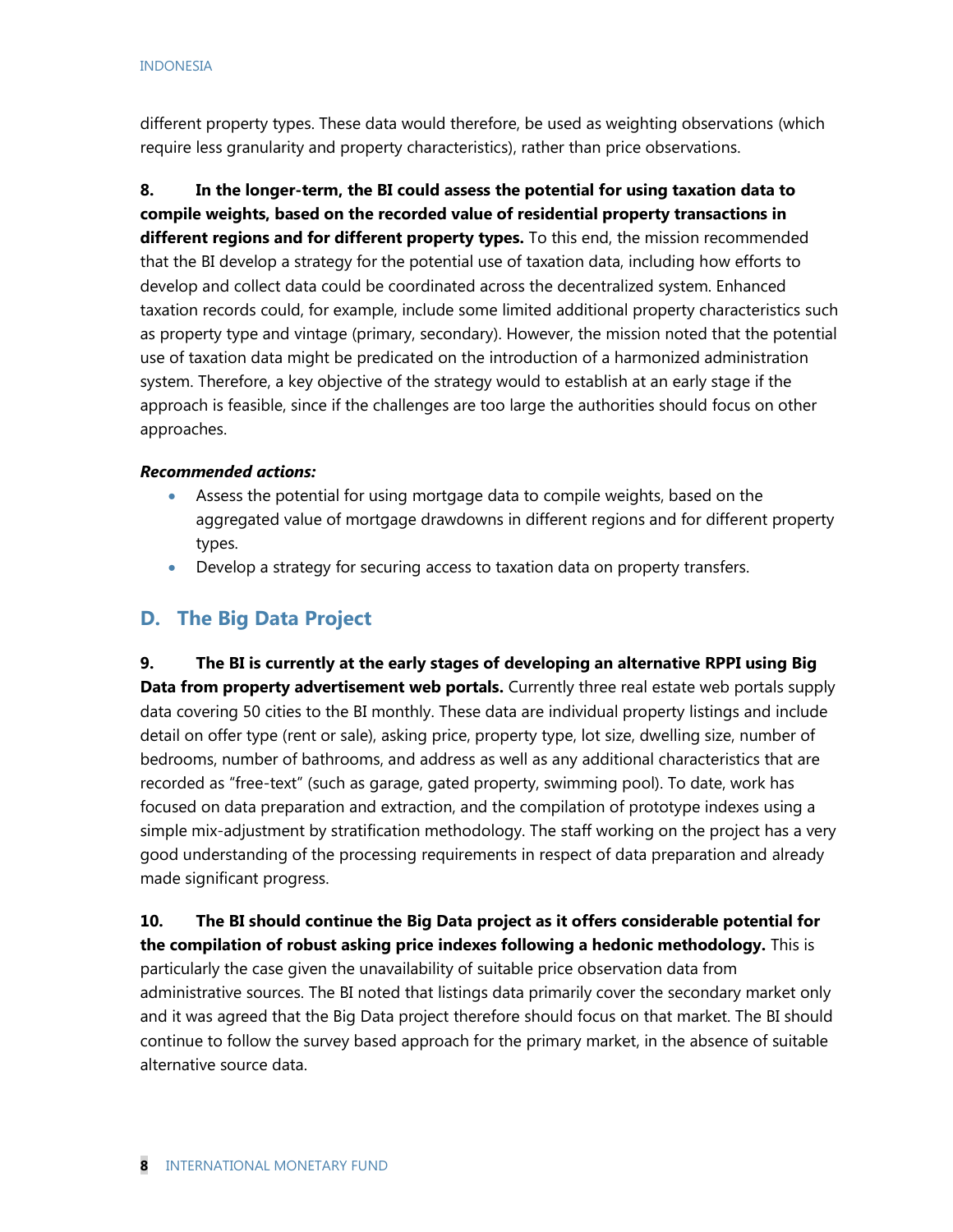**11. The dataset of listings should be subset to include only first instances of listings for each property at a unique price.** In other words, a listing should only be included in the first month in which it appears, unless the list price is revised – in this case the update listing should be included in the month of update also. The same listing price for a property offer should not be included for more than one month since to do so would implicitly give a larger weight to those properties which take longer to sell. Listings for property rental should be distinguished from sale offers and apartment listings need to be distinguished from landed houses

#### **12. The BI could target the compilation of a prototype hedonic sale price index for**

**Jakarta by the end of 2018.** Focusing on one region will allow the staff to develop an understanding of the regression-based approach before applying new skills and experiences to other regions. Similarly, the staff should initially work on one hedonic methodology only – the semi-log rolling-window time dummy method is particularly well suited to the initial "learning and testing" phase since the rate of price change is a direct output of the regression models. The mission detailed steps that the compilation process could follow:

- Subset the listings to include only first instances of sales listings for each property at a unique price;
- Focus initially on the Jakarta region and the semi-log rolling window time-dummy method;
- For the initial stage of development use core property characteristics only. There might be potential to use free-text reported characteristics at a later stage;
- Compile and analyze summary statistics for prices and property characteristics to understand data distributions and the requirements for potential edit checks and thresholds;
- Develop an appropriate level of locational stratification and compile and analyze summary statistics. Balance granularity with the requirement for sufficient observations in each stratum;
- Run regressions for 12-month windows and check the consistency of regression diagnostics across different windows;
- Use dummy variables for categorical values and test the impact of grouping continuous values as dummies (for example group age according to new/1-5 years/6-11 years etc.);
- Apply an appropriate test for the identification of outliers Cook's distance is a good first option. Run the regression a first time to identify outliers and then a second time with the outliers removed;
- Check the plausibility and significance of the coefficients, as well as the overall fit and diagnostics for the model; and
- Weight component indexes by the value of advertised properties.

#### *Recommended actions:*

• Continue the Big Data project, guided by the detailed steps outlined by the mission.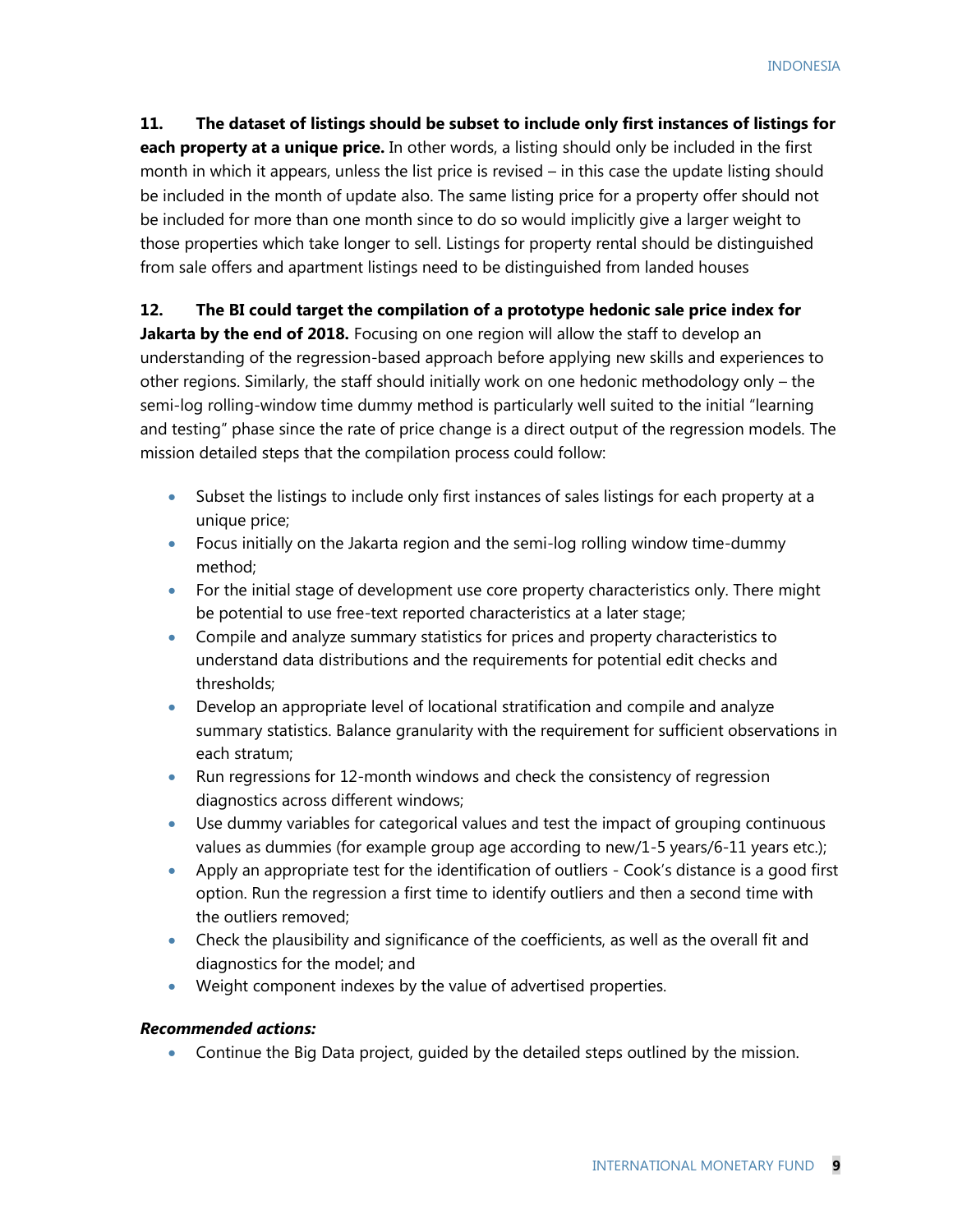# **E. The Commercial Property Price Index**

#### **13. The BI also publishes statistics on the commercial property sector based on**

**appraisal data provided by external property market experts.** The CPPI covers 7 segments (offices, retail, apartments, hotels, industrial estates, convention halls, and warehouses) in 10 major cities, with an  $11<sup>th</sup>$  currently being added.) Data are collected via face-to-face interviews with more than 2,700 respondents covering property supply, occupancy as well as sales and rents. International experience to date suggests that private sector data, such as the use of expert appraisals, currently offer the best potential in respect of source data for CPPI compilation. However, the BI should keep an open mind as to the possible development and use of administrative data sources in the future.

**14. Rent-price and sales-price indexes are compiled for the different market segments in each region and these are weighted to a national index using market capitalization values.** The headline index (the CPPI), is an index of activity rather than a pure sales-price index, since it takes market capitalization rates and rent prices into account.

**15. The BI should extend the published statistics on the commercial property sector to include a national sale price index and a rent price index**. The compilation of a broad range of indicators is in line with the data requirements for the formulation of macro-prudential policy. The mission and the authorities agreed on a target of Quarter 1, 2019, for the publication of an expanded statistical release.

#### *Recommended action:*

• Extend the current CPPI publication to include a national sale price index and a rent price index.

| <b>Name</b>                 | Institution                                                                                             | <b>E-mail Address</b> |
|-----------------------------|---------------------------------------------------------------------------------------------------------|-----------------------|
| Ms. Listyowati Puji Lestari | <b>Real Sector Statistics Division</b><br><b>Statistics Department</b><br>Bank Indonesia<br><b>RPPI</b> | listyowati p@bi.go.id |
| Ms. Herina Prasnawaty D     | <b>Real Sector Statistics Division</b><br><b>Statistics Department</b><br>Bank Indonesia<br>RPPI/CPPI   | herinapd@bi.go.id     |
| Ms. Widi Agustin S.         | <b>Real Sector Statistics Division</b><br><b>Statistics Department</b><br>Bank Indonesia<br>RPPI/CPPI   | widi_as@bi.go.id      |

### **F. Officials Met During the Mission**